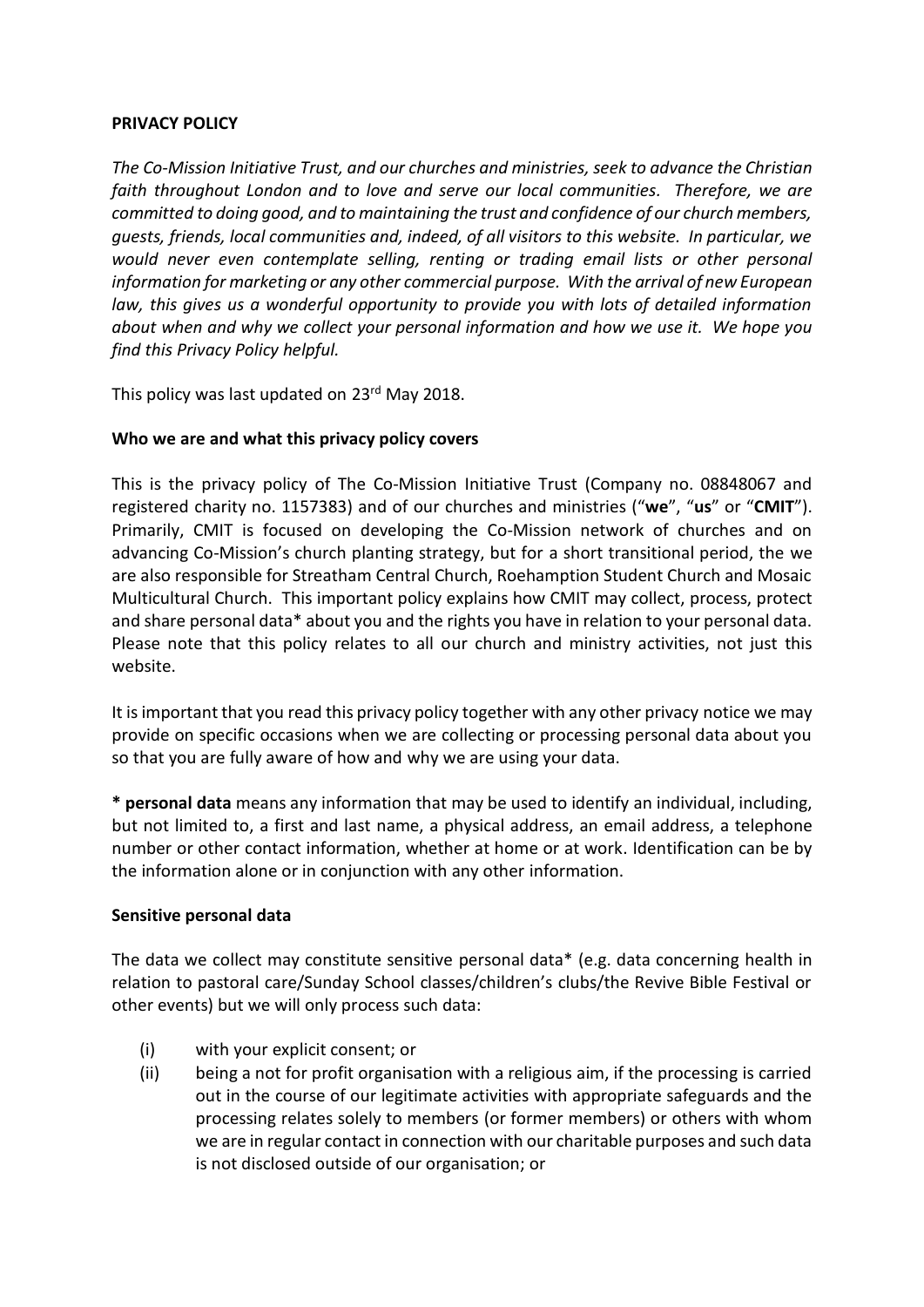- (iii) if the processing is necessary for the purposes of exercising the employment law rights or obligations of CMIT or the data subject; or
- (iv) if the processing is necessary to protect the data subject's vital interests, and the data subject is physically incapable of giving consent; or
- (v) if the processing relates to personal data which is manifestly made public by the data subject; or
- (vi) if the processing is necessary for the establishment, exercise or defence of legal claims; or
- (vii) if the processing is necessary for reasons of substantial public interest.

We will always treat sensitive personal data with the greatest care.

**\*** GDPR refers to **sensitive personal data** as 'special categories of personal data' (Article 9, GDPR) and includes data consisting of racial or ethnic origin, political opinions, religious or philosophical beliefs, trade union membership, genetic data, biometric data, data concerning health or data concerning a natural person's sex life or sexual orientation. Personal data relating to criminal convictions and offences are not included within the definition of sensitive personal data under GDPR but similar extra safeguards apply to its processing (Article 10, GDPR).

### **Our commitment to you**

We are committed to respecting your privacy and to protecting your personal data. Furthermore, we fully endorse and will adhere to all UK data protection legislation including the principles of the UK Data Protection Act 1998, any subsequent amendments thereto and all legislation implementing the General Data Protection Regulation (Regulation (EU) 2016/679) (the "**GDPR**").

In particular we will comply with our legal obligations to keep personal data up to date, to store and destroy it securely, to not collect or retain excessive amounts of data, to use reasonable measures to protect personal data from loss, misuse, unauthorised access and disclosure and to ensure that appropriate technical measures are in place to protect personal [da](https://www.iea-coal.org/legal/#1517733688383-8200de64-2079)ta.

### **How you consent to this privacy policy**

By using any of our websites and by providing us with any personal data, you are consenting to the use of that information as set out in this policy.

Please do not send us any information if you do not want it to be used in this way[.](https://www.iea-coal.org/legal/#1517733690587-3787d6ef-12fd)

### **Personal data which you provide on behalf of someone else**

If you give us information on behalf of someone else, you confirm that the other person has appointed you to act on his/her behalf and has agreed that you can (i) give consent on his/her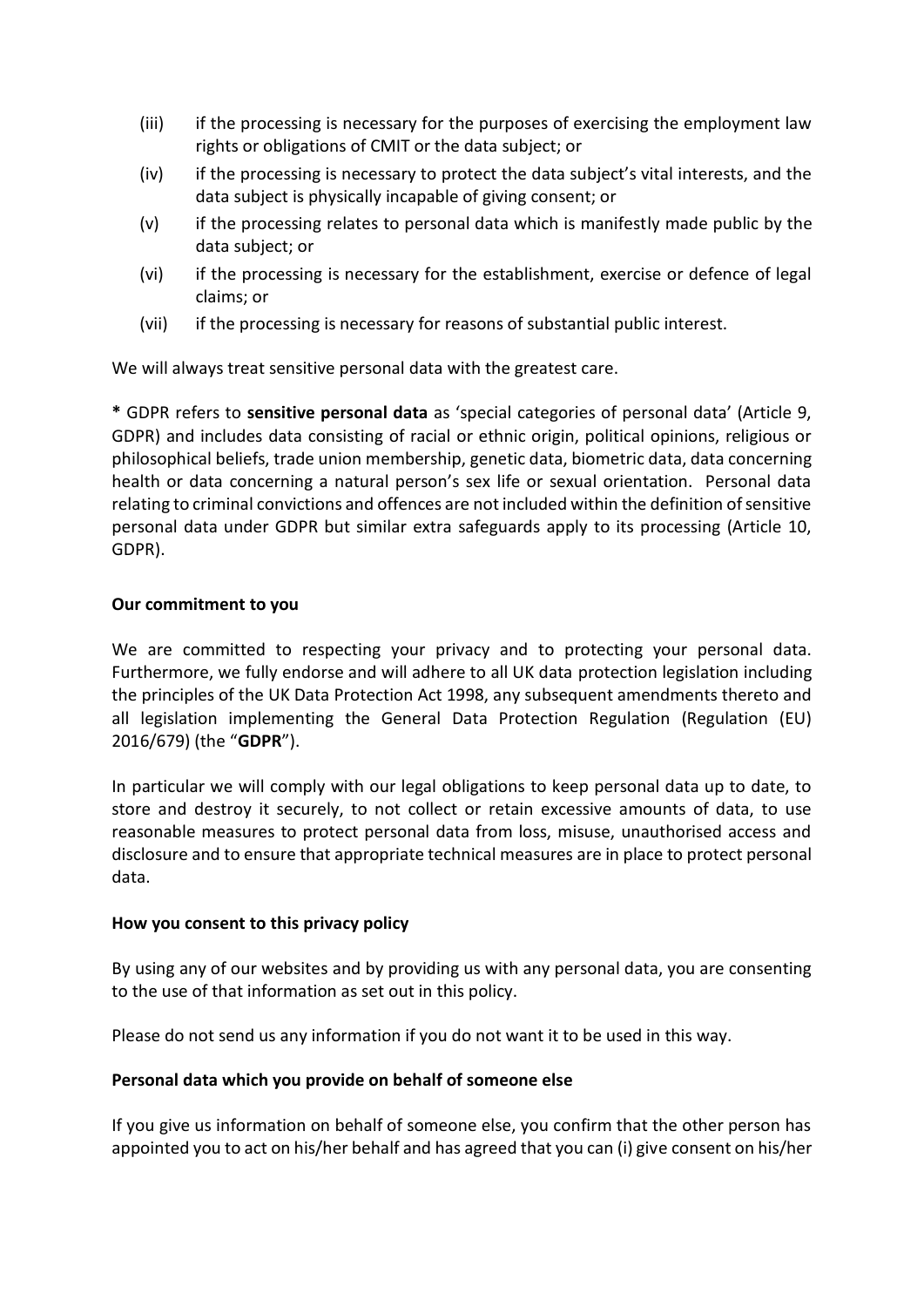behalf to the processing of his/her personal data and (ii) receive on his/her behalf any data protection notices.

### **How we obtain information about you**

### 1. Information which you provide us

You may provide us with personal data in many situations, such as when/if you:

- fill in one of our feedback/help/enquiry forms on one of our websites;
- leave a comment on one of our social media pages;
- attend one of our events (such as the Revive Bible Festival), prayer meetings or Sunday services;
- complete a welcome card;
- apply for a Disclosure & Barring Service ("DBS") check;
- place your child in one of our crèche or Sunday School classes;
- sign up for a course or event (e.g. a marriage course / Christianity Explored Course);
- sign your child up to attend a children's/youth club or event (e.g. a children's holiday club);
- join a Bible study or enquirers' group;
- join a ministry team or group;
- join a serving rota in relation to one of our churches or ministries;
- attend a toddler group run at one of our churches;
- email us or phone us or meet us in person (including for the purposes of pastoral care, encouragement, training and/or prayer)
- make a donation or pay for activities such as a weekend away;
- complete a giving/fundraising and/or gift aid form;
- request our involvement with a baptism, confirmation, wedding or funeral;
- volunteer at one of our churches or with an affiliated/associated ministry;
- apply for a role with Co-Mission or one of its churches or an affiliated/associated ministry;
- are employed on the Co-Mission staff team or at one of our churches or an affiliated or associated ministry;
- are appointed as an Elder of one of our churches;
- update your details or upload a photo via one of the church management systems that our churches may use (e.g. ChurchSuite).

# 2. Information we collect about you

We collect information about you when you engage with us online or by email e.g. when you visit one of our websites, download articles/information from one of our websites, open or forward an email sent by us or engage with us on social media networks. Information may be collected via cookies and similar technologies, as detailed below. We may also take photos/film or CCTV images of you when you visit any of our church premises.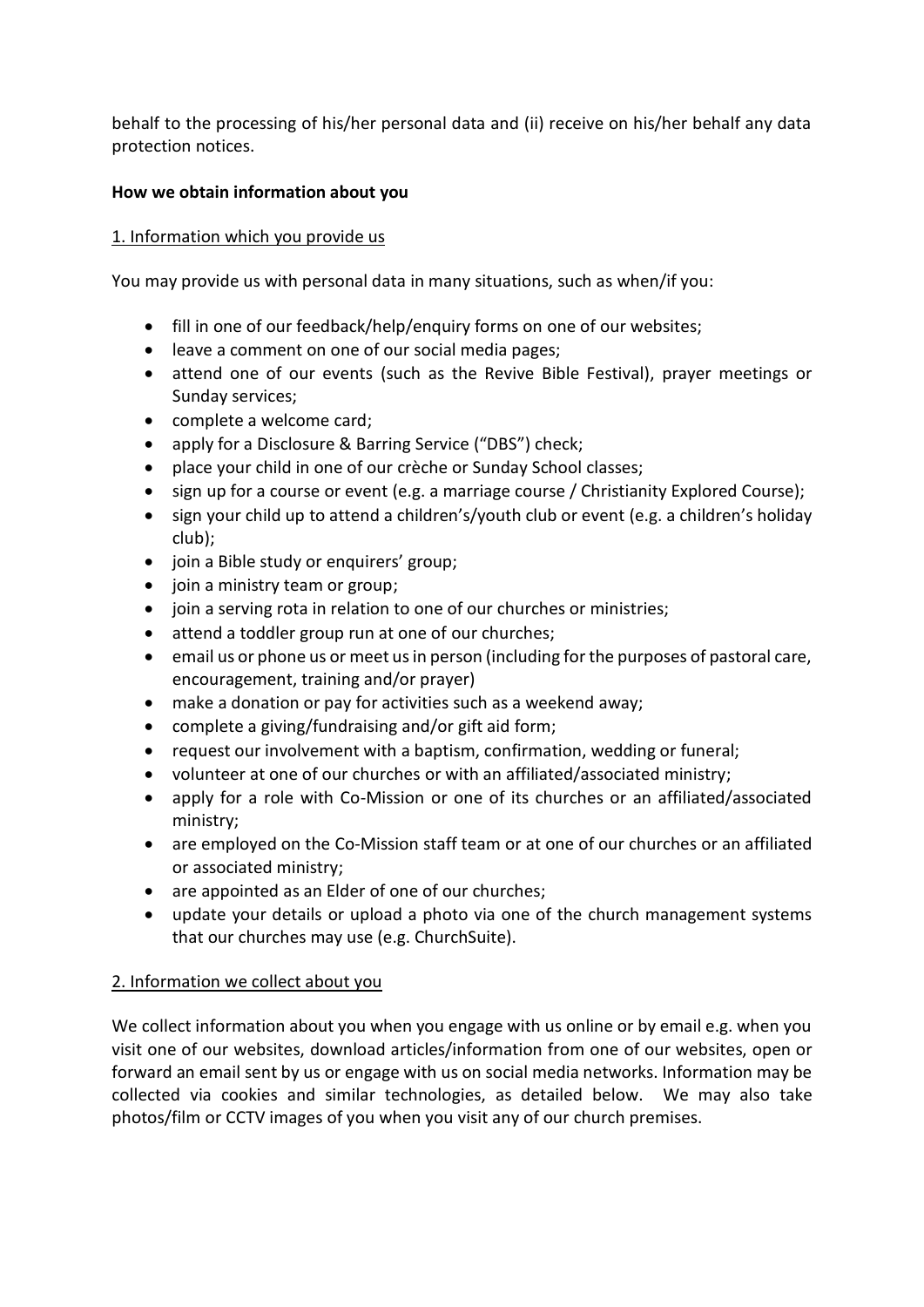# 3. Information we receive from other sources

We may also collect information about you from reputable third parties (e.g. Co-Mission churches or third parties that we choose to use e.g. Eventbrite in relation to event bookings) that operate in accordance with UK data protection legislation or other public sources, if this is permitted by law.

# **Use of cookies and similar technologies**

We may use cookies and similar technologies such as pixel tags and web beacons on our websites and in some of our emails.

# What is a cookie?

A cookie is a small text file (letters and/or numbers) which is sent to and stored on your computer (or other electronic device). Cookies are used to identify you whenever you visit a website, to remember what you have done on a website to help improve your browsing experience, to remember log-ins or to provide advertising while visiting a particular site.

There are many types of cookies but broadly they can be grouped by purpose:

- *strictly necessary cookies* which are used e.g. to make a website work and to manage the login and access to reserved functions of a site (these cookies are limited to the working session and are deleted once the browser is closed);
- *performance cookies* which collect information about how websites are used (e.g. which pages are visited, providing statistics on how a website is used and measuring any errors that occur);
- *functionality cookies* which are used to remember settings and to personalise content when a user returns to a website; and
- *targeting cookies* which are linked to services provided by third parties and which are used e.g. to link to social networks such as Facebook via "Like" or "Share" buttons (the third party may subsequently use information about a user's visit to target advertising to them on other websites) or to provide advertising agencies with information on a user's visit to a website so that they can present users with advertisements that they may be interested in.

Cookies can also be grouped according to whether they are 'first-party' cookies or 'thirdparty' cookies. The difference is that first-party cookies are placed and controlled by the website you are visiting whereas third-party cookies are placed and controlled by a thirdparty.

# What are pixel tags and web beacons?

Pixel tags and web beacons are tiny graphic images embedded in a web page or in emails to achieve similar purposes as those described above. For example, web beacons can be used to see which email messages are opened or forwarded to enable a better understanding of which types of email messages people are interested in and to help improve communication.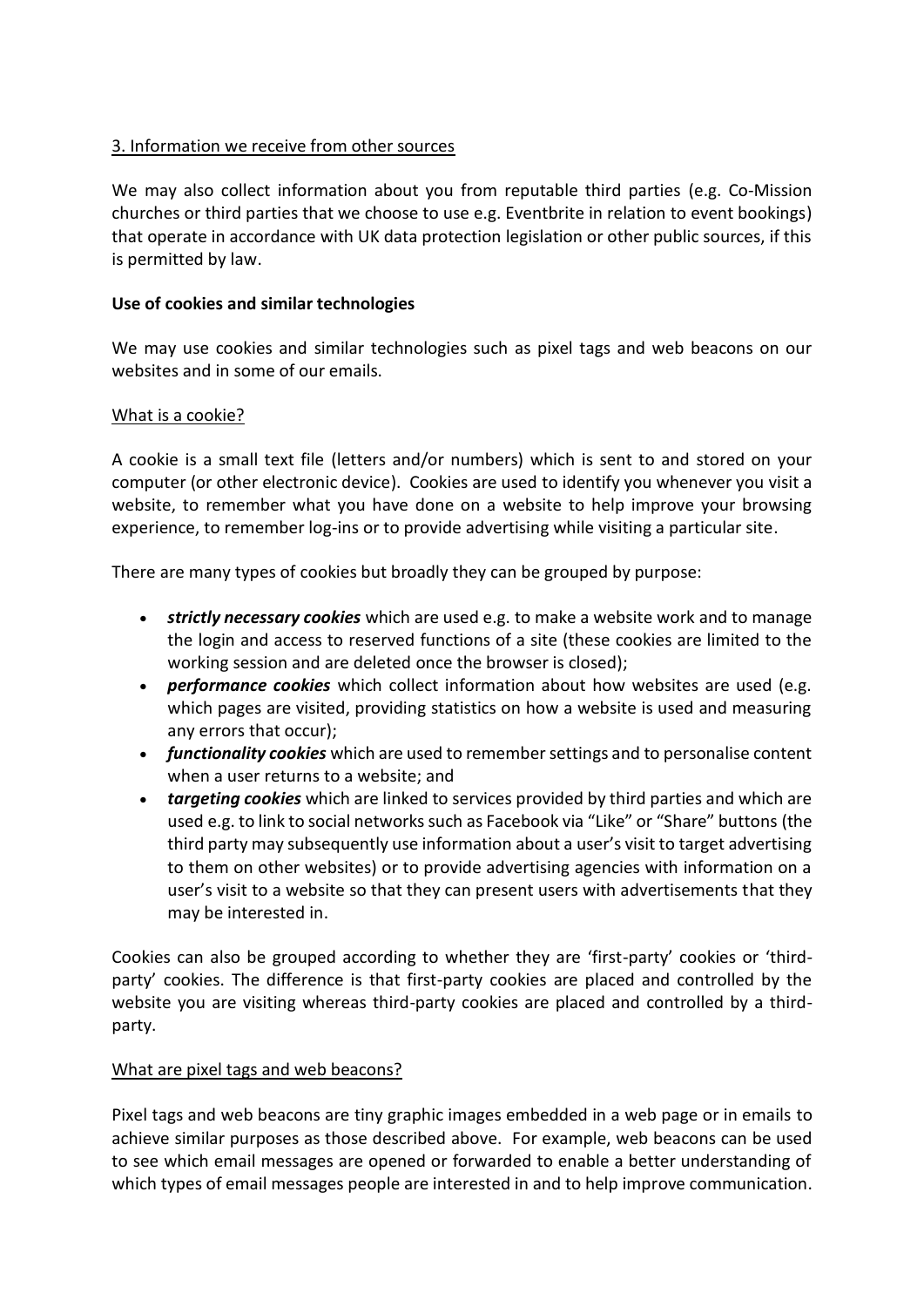### **How to manage cookies and control your privacy**

You can decide whether or not to accept or reject cookies.

Most web browsers allow some control of most cookies through the browser settings – these settings will typically be found in the 'options' or 'preferences' menu of your internet browser.

To find out more about cookies, including how to see what cookies have been set and how to manage and delete them, please visit [www.allaboutcookies.org](http://www.allaboutcookies.org/) and [www.youronlinechoices.eu.](http://www.youronlinechoices.eu/)

For a video about cookies please visit [www.google.co.uk/policies/technologies/cookies.](http://www.google.co.uk/policies/technologies/cookies)

The exact procedure to prevent new cookies from being installed and how to delete existing cookies depends on which browser you are using but the following links may be helpful:

- Internet Explorer <http://windows.microsoft.com/en-GB/internet-explorer/delete-manage-cookies>
- Safari <http://help.apple.com/safari/mac/8.0/#/sfri11471>
- Google Chrome <https://support.google.com/chrome/answer/95647?hl=en>
- Firefox [https://support.mozilla.org/en-US/kb/enable-and-disable-cookies-website](https://support.mozilla.org/en-US/kb/enable-and-disable-cookies-website-preferences)[preferences](https://support.mozilla.org/en-US/kb/enable-and-disable-cookies-website-preferences) and <https://support.mozilla.org/en-US/kb/delete-cookies-remove-info-websites-stored>

You can choose to disable cookies in your internet browser but please note that if you delete cookies or decline to accept them you may not be able to use all of the features we offer, or store your preferences; in addition, some of our web pages might not display properly. If you want to turn off the more invasive cookies but leave most other functionality in working order, then a good option is to turn off third-party cookies using your browser settings.

In addition, we recommend that you check your privacy settings on any site which requires you to register or login, and that you never save your passwords in your browser or on your device, other than in a reputable password management system.

### **The legal basis for processing personal data and how we use your information**

We will process your data on one or more of the following bases:

- because it is necessary for our legitimate interests or the legitimate interests of a third party;
- it is necessary for compliance with a legal obligation;
- where we have your consent; or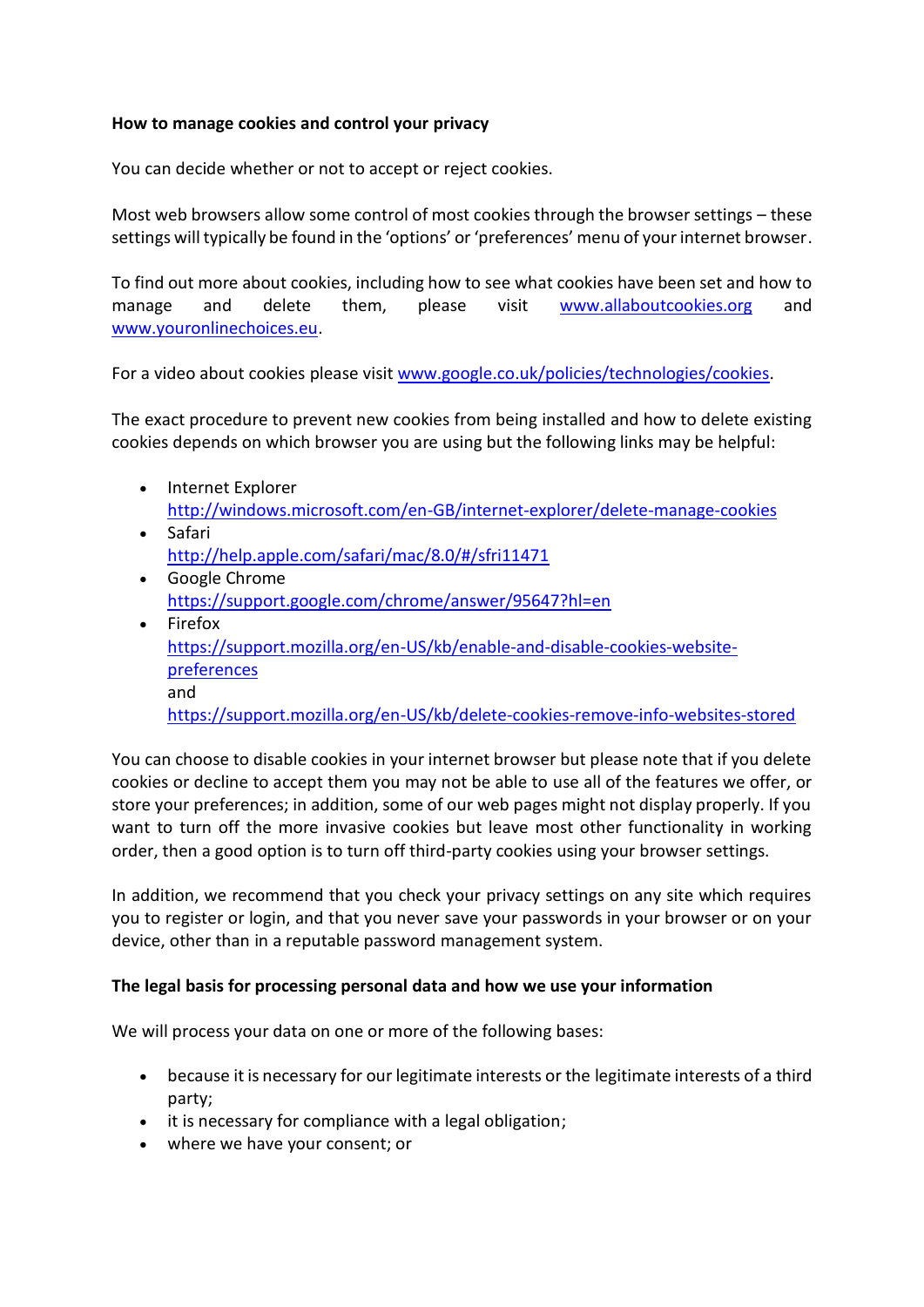• if it is necessary for the performance of a contract (e.g. an employment contract or a contract to hire premises), or to take steps to enter into a contract.

We may use your information for some or all the following purposes:

- to include you within your relevant church directory or address book;
- to include you on a church management system used by your church (e.g. ChurchSuite or Elvanto);
- to communicate with you in relation to rotas and/or groups that you may join or be interested in (including Bible study groups) both within your church and the wider Co-Mission network;
- where you wish to help out with one of our children's or youth ministries or you wish to join one of our driving rotas which may include driving an adult at risk (or you wish to help with another ministry or event which requires a DBS check), to carry out comprehensive safeguarding procedures in accordance with best safeguarding practice from time to time with the aim of ensuring that all children and adults-at-risk are provided with safe environments;
- to provide you with adequate pastoral care and/or support;
- for promotional purposes (e.g. a photograph on one of our websites/social media accounts);
- to organise and/or perform services for you such as baptisms, confirmations, weddings and funerals;
- to enable you to register or book yourself or your child onto one of our events or courses;
- to enable you to place your child in one of our crèche or Sunday School classes;
- to enable you to sign your child up for a children's or youth group or club at one of our churches or another Co-Mission church;
- to respond to your enquiries;
- to invite you to benefit from Co-Mission events, media or other ministries;
- to help you to support Co-Mission & church planting in London financially;
- to notify you of changes to any services and/or events;
- to enable you to register on any of our websites to access information;
- to seek your views or comments;
- to handle any complaint you may have;
- where it is necessary for the preparation or performance of a contract with you;
- where it is necessary in connection with a professional or legal obligation;
- to remember your preferences e.g. if you ask not to receive fundraising materials we will keep a record of this;
- to discuss volunteer opportunities with you;
- if you apply for a job to consider you for employment;
- to customise our websites and content to your particular preferences;
- to notify you of any changes to our websites or to our services that may affect you;
- to detect and prevent fraud/crime (e.g. CCTV images are used to prevent, deter and detect crime and to provide evidence in the courts);
- to monitor and assess the quality of our services;
- for other everyday charity and church purposes, such as internal record keeping, payment processing and financial account management, claiming gift aid on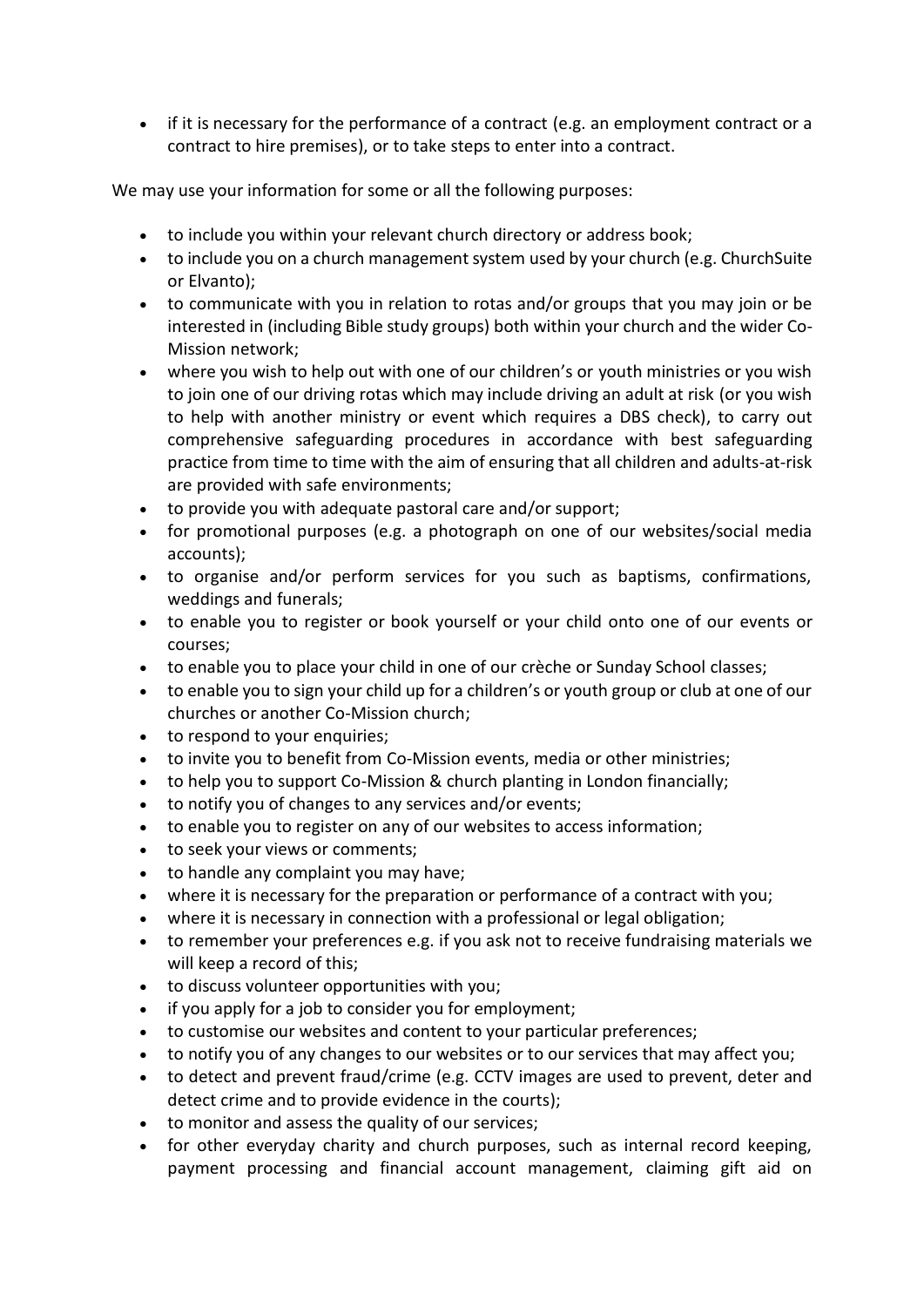donations, contract management, website administration, analytics, corporate governance, reporting and legal compliance;

• where we otherwise consider such use of your information as not detrimental to you, within your reasonable expectations and necessary to fulfil our legitimate interests.

We will only use your information for the purpose it was collected (or for similar/related purposes). If we would like to use your personal data for an unrelated purpose we will request your consent in advance.

### **Who your personal data may be shared with**

We recognise that your information is valuable and will take all reasonable measures to protect your information while it is in our care (see how below).

Your personal data may be transferred to:

- third party companies or individuals for the purpose of facilitating events on our behalf;
- third party service providers (including but not limited to Google, Microsoft Office, Dropbox, ChurchSuite, Elvanto and Cognito Forms) who store/process information on our behalf, including providers of information technology, identity management, website hosting and management, data analysis, data back-up, security and storage services;
- Eventbrite or other third party booking service providers or payment gateway providers to process any event/training bookings/payments;
- payment processors e.g. banks or card payment intermediaries;
- validation service providers to confirm your address and ensure any direct debit instructions are set up correctly;
- mailing or printing agents, contractors and advisers that provide a service to us or act as our agents;
- our payroll processors so that we can properly pay our employees and our auditors so that they can fulfil their regulatory duties; and
- insurance companies, law enforcement, regulatory, or other government/statutory bodies (e.g. HMRC or the Charity Commission) for the purposes of fraud prevention and/or to comply with any legal and regulatory issues and disclosures.

We do not sell, rent, distribute or otherwise make personal data commercially available to any third party except as described in this policy or with your prior permission.

# **Security and protection of your personal data**

We use reasonable technical, administrative and physical controls to safeguard your personal data from unlawful use and unauthorised disclosure. In addition we limit access to your personal data to those CMIT employees/workers, church volunteers and church elders who need to know and they will only process your personal data on our instructions. In all cases we will ensure that any access or transfer of your personal data is compliant with UK data protection law.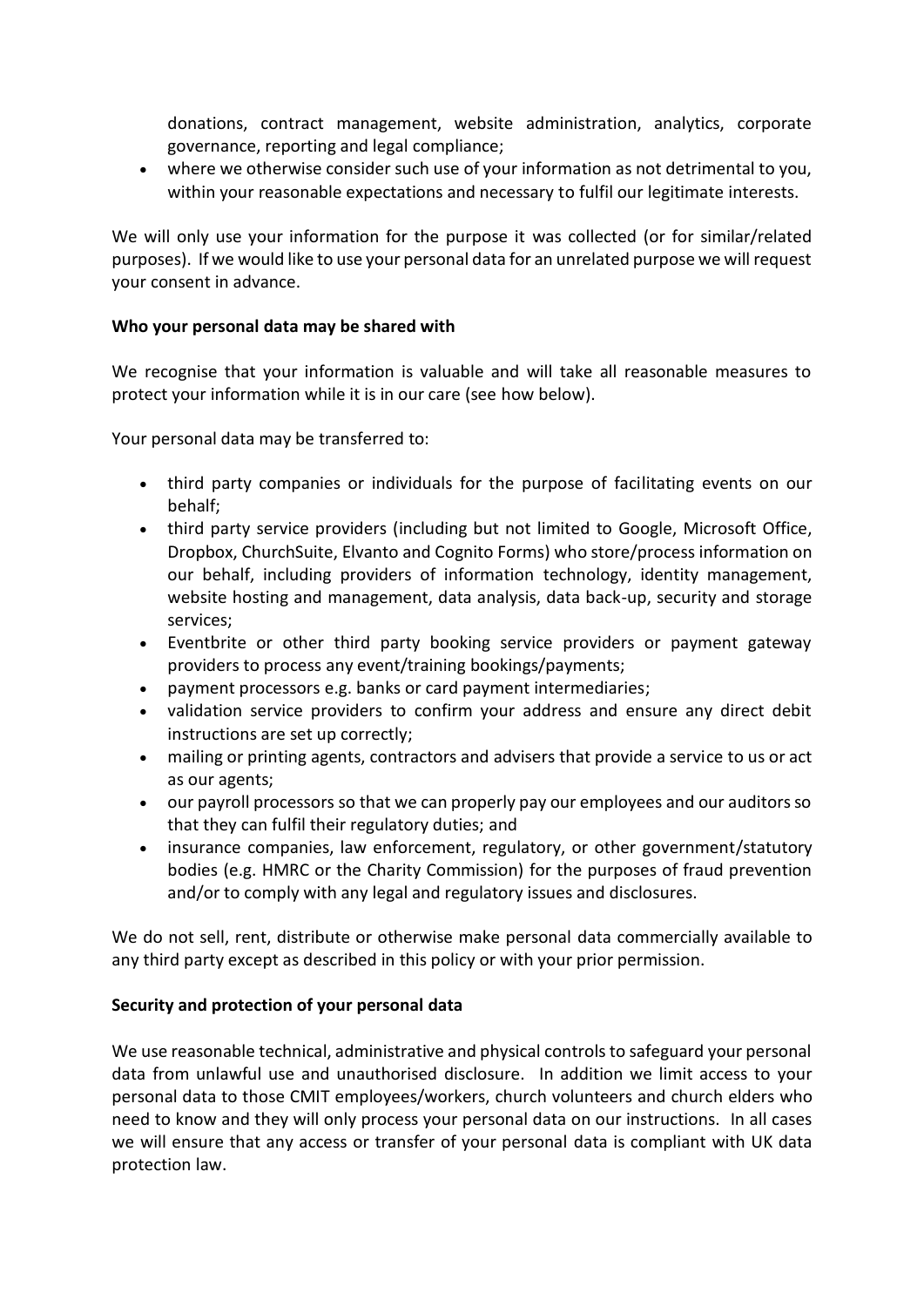Where we use third parties (see above) to provide elements of our service and/or to process data on our behalf they are bound by law or contract to protect your personal data and only use it in accordance with our instructions. We only allow third parties to handle your personal data on the understanding that they will keep the information confidential.

We normally only store your personal data within the European Economic Area ("**EEA**"). If one of our service providers (e.g. a payment gateway provider or payment processor such as Eventbrite, an online form builder such as Cognito Forms or an online server/storage provider such as Google/Microsoft Office) needs to transfer your personal data outside of the EEA then we will either ensure a data protection level equal to the one in the EEA or we will obtain your consent to the transfer. For example, if you book onto one of our training courses through Eventbrite, if you complete our safeguarding application form/self declaration form or if we store your personal data on Google Drive's secure servers they may transfer your personal data outside of the EEA as they are US organisations – these third party organisations do however participate in and comply with the EU-US Privacy Shield Framework and accordingly the European Union allows the transfer.

All our staff who have access to personal and/or confidential information are subject to confidentiality obligations and may be subject to discipline including termination if they fail to meet these obligations. Church volunteers who process personal information on our behalf are all expected to sign a Data Processing Agreement.

While we will use all reasonable efforts to safeguard your personal data you acknowledge that the use of the internet is not entirely secure and understand that we cannot guarantee the security or integrity of any personal data that is transferred from you or to you via the internet.

If you want detailed information on how to protect your information and your computers and devices against fraud, identity theft, viruses and other online problems you can visit [www.getsafeonline.org,](http://www.getsafeonline.org/) which is supported by HM Government and leading businesses.

### **Children's information**

We may collect and process personal data of children below the age of 13 (which is received from their parent/guardian) for the purposes of registering them for Sunday School, a children/youth club or an event.

If you learn that a child under 13 has provided us with personal information without consent, please contact us.

### **Data retention**

We will retain your personal data for the period necessary to fulfil the purposes outlined in this privacy policy unless a longer retention period is required or permitted in relation to any [leg](https://www.iea-coal.org/legal/#1517737585050-1cae1a0a-666f)al, statutory or regulatory obligations.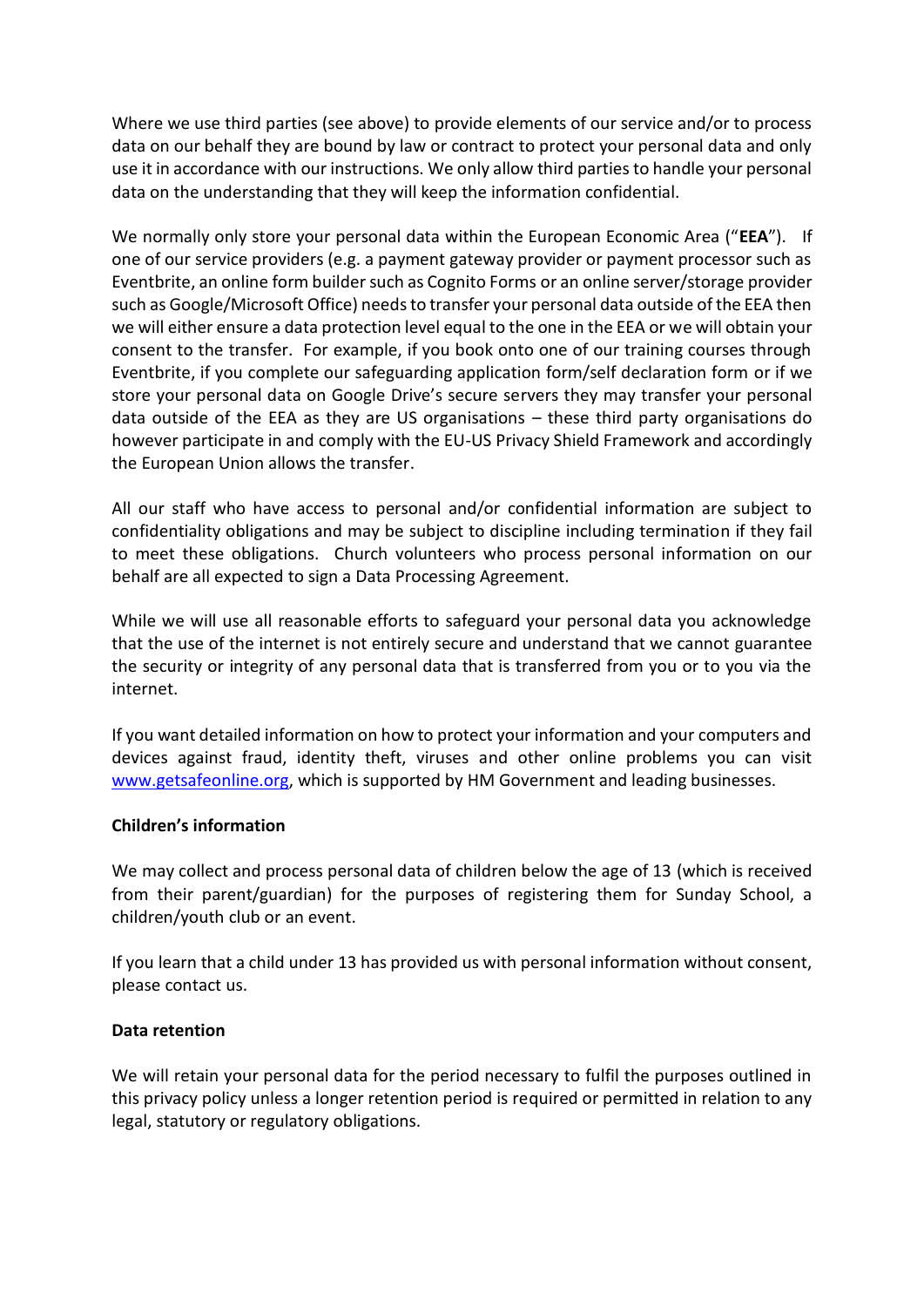### **Links to third party sites**

This privacy policy only addresses the use and disclosure of personal data by us. Our websites may contain links to other websites which may be of interest to you. In addition, we may provide social sharing and follow buttons, for example to Facebook and Twitter, on our website. If you use or follow these links or buttons to any of these third party sites, please be aware that they have their own cookies and privacy policies which we recommend you read. We do not control these other sites and we cannot be responsible for the content of these sites or for protection of any information you provide to other sites. You should be cautious when entering personal data online.

# **Your rights**

We want to ensure you remain in control of your personal data. Part of this is making sure you understand your legal rights.

You have a number of legal rights under applicable data protection legislation in relation to the personal data that we hold about you, including:

- The right to **access** (a copy of) particular personal data that we hold about you and certain supplementary information (e.g. the sources from which we acquired the information, the purposes for processing the information and the persons/entities with whom we are sharing the information). We may (i) refuse to provide details and/or (ii) charge a small fee, if relevant legislation allows us to do so, in which case we will provide reasons for our decision as required by law.
- The right to ask that we **erase your information** in certain circumstances. Please note that there may be circumstances where you ask us to erase your information but we are legally required or entitled to retain it (e.g. information that is required for audit purposes or registers of children's attendance for safeguarding purposes).
- The right to **withdraw your consent** to the use of your information where we are relying on that consent (for example, you can opt out of receiving email notifications from us). Please note that we may still be entitled to process your information if we have another legitimate reason (other than consent) for doing so.
- In some circumstances, you have the right to receive some of your information in a usable format and/or request we transmit that data to a third party where this is technically feasible. Please note that this **right of transfer** only applies to information which you have provided to us.
- The right to ask that we **update** your personal data free of charge, if it is inaccurate or incomplete.
- The right to request that we **restrict** the processing of your personal data in certain circumstances. Again, there may be circumstances where you ask us to restrict the processing of your information, but we are legally entitled to refuse that request.
- The right to **make a complaint** with the [Information Commissioner](https://ico.org.uk/concerns/) if, after raising your concern with us and making a privacy complaint, you think that any of your rights have been infringed by us.